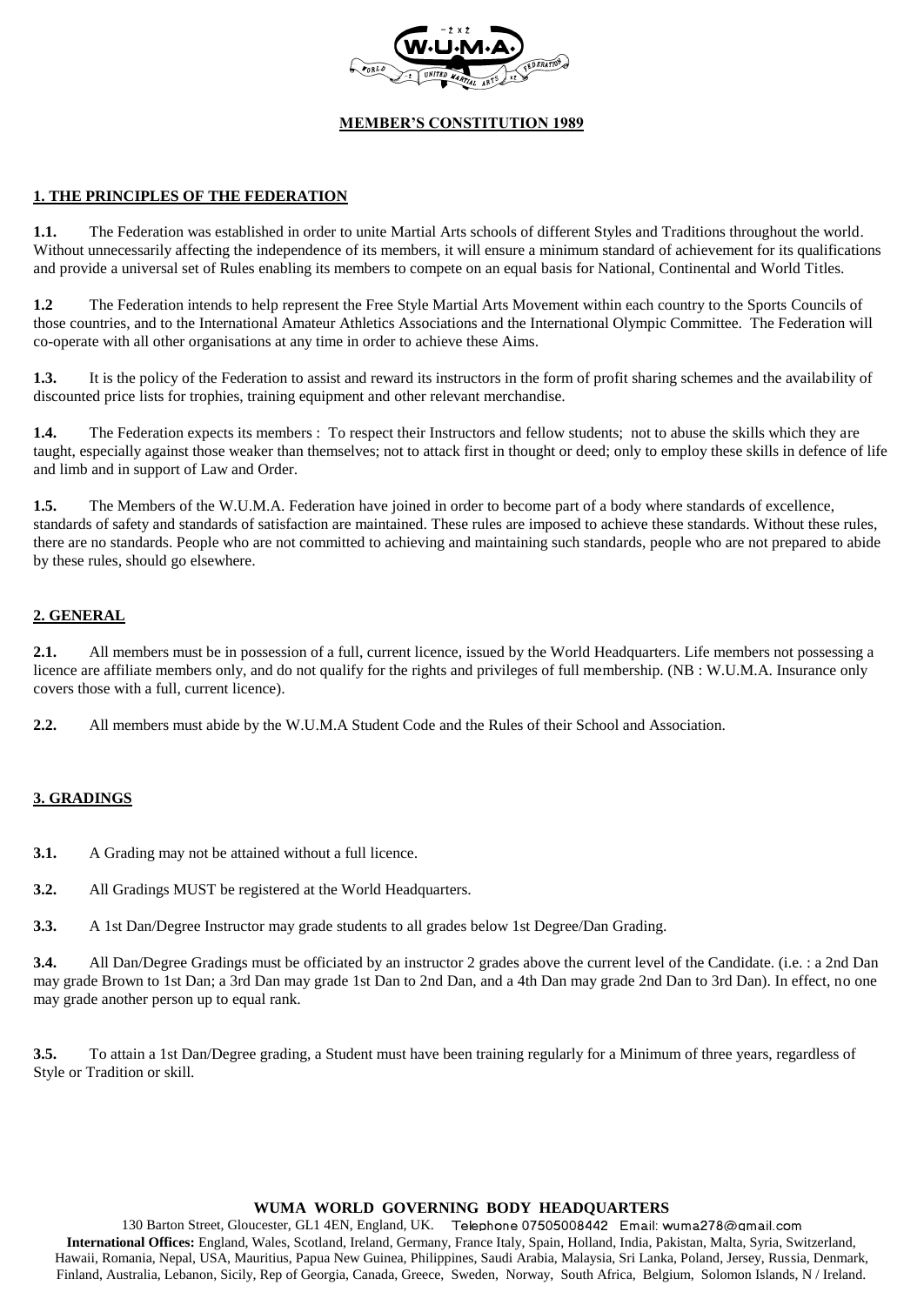

**3.6.** To qualify for 2nd Dan, a first Dan must train for 2 years from his/her 1st Dan Grading, then for a further 3 years before being eligible to attain 3rd Dan. Qualifying training periods for higher grades are the number of years equal to the level of grading sought (i.e. 4 years for 4th Dan, 5 years for 5th Dan etc.)

**3.7.** These time limits are set in order to maintain the integrity of the grading qualifications. They may not be broken. The Federation will not recognise Grades given by other organisations that do not comply with these limits.

**3.8.** Gradings for 4th Dan/Degree and above may only be issued directly from World Headquarters. Persons who have completed the qualifying period may apply in writing to the World Headquarters.

**3.9.** All Dan Gradings are to take place at the HQ of the relevant country under the President of that country, unless a mutual agreement is made.

**3.10** Associations encompassed within the Federation may make their rules more strict than the above, but may not make them more lenient.

**3.11** Headquarters reserves the right to monitor and assess ALL Gradings, and to Upgrade or Downgrade any person within the Federation at any time.

# **4. INSTRUCTORS**

**4.1.** Instructors must have an official up-to-date teachers certificate and a current licence. An instructor must be Brown belt or above to obtain a Teachers Certificate.

**4.2.** Instructors must licence new students within one month of joining the school.

**4.3.** Instructors must ensure that EACH school has full indemnity insurance.

**4.4.** Instructors must register ALL Gradings IMMEDIATELY on completion.

**4.5.** Instructors must not use the W.U.M.A. name or logo on promotional material or in connection with events or competitions without written consent from Headquarters.

**4.6.** Make visiting W.U.M.A. members welcome, with no further joining fees.

**4.7.** Instructors of 1st Dan/Degree and above may set their own Syllabus requirements for grading their students.

**4.8.** New Instructors will be subject to an initial six month probationary period, in which to demonstrate that they can comply with the requirements of these rules.

**4.9.** W.U.M.A. will not sanction any tournaments or seminars within the probationary period.

#### **WUMA WORLD GOVERNING BODY HEADQUARTERS**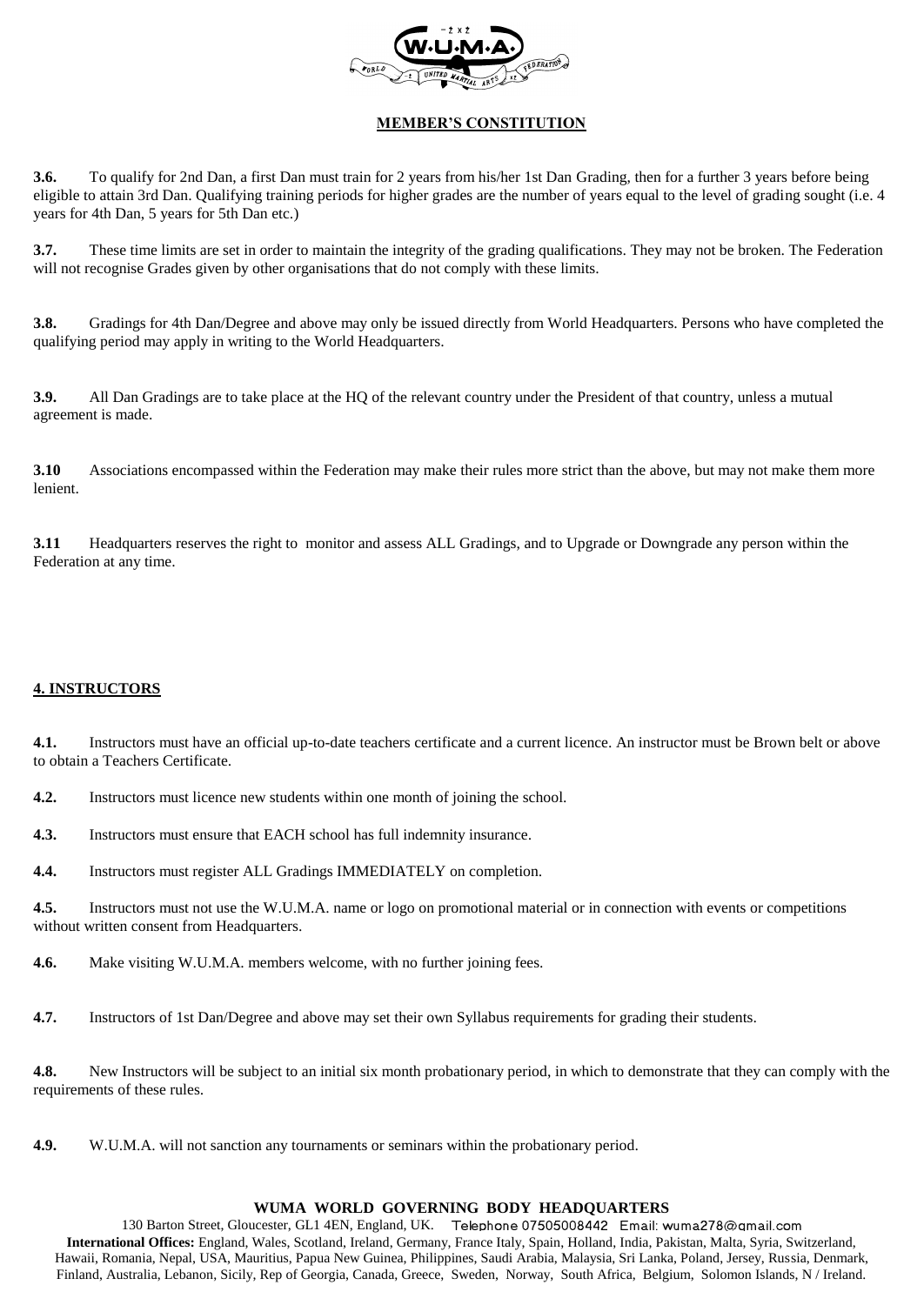

# **5. INDIVIDUAL ASSOCIATIONS WITHIN THE W.U.M.A.**

**5.1.** Individual Associations within the W.U.M.A. retain their own Independence and autonomy, providing that they observe the minimum requirements regarding grading and discipline as set out within this constitution.

**5.2.** Individual Associations may : Issue their own licence documents and grading certificates (both of which must still be registered at the W.U.M.A. World Headquarters), set and enforce their own rules and regulations and hold their own competitions and seminars, etc.

## **6. PRESIDENTS OF INDIVIDUAL COUNTRIES**

**6.1.** Presidents of Individual Countries are appointed by the World Headquarters only.

**6.2.** The President of each country is entitled to represent the W.U.M.A. within that country with regard to dealing with Authorities and Governmental Bodies.

**6.3.** The President of each Country (only) is entitled to choose members of a Team to represent that Country.

**6.4.** The President of each country (only) is entitled to organise National & International Competitions, and National Titles, within that country.

**6.5.** Presidents of individual countries are NOT entitled to prevent individual members or clubs from joining the W.U.M.A., nor from sending their own teams to open competitions or events within that country or world-wide.

**6.6.** Members of W.U.M.A. may, with due cause, petition the World Headquarters to have the president of their Country removed or changed. Such decisions remain entirely at the discretion of the World Headquarters.

## **7. DIRECTORS OF INDIVIDUAL COUNTRIES**

**7.1** Directorships are awarded only by World Headquarters, and are usually restricted to heads of Individual Associations.

**7.2.** Directors of Individual Countries within the W.U.M.A. retain their own Independence and autonomy, providing that they observe the minimum requirements regarding grading and discipline as set out within this constitution.

- **7.3.** Directors may : Hold their own competitions and tournaments, and enter their own teams (not National Teams) in W.U.M.A. events.
- 7.4. All disciplinary matters, even at club level should be sent in writing, to be kept on file at the World HQ for future reference.

## **8. DISCIPLINARY MATTERS**

**8.1.** Instructors of Individual Schools retain full discretion to ban any person from their own schools. Headquarters will not interfere in such decisions, but a member subject to such a ban may still join any other school within the Federation.

**8.2.** Heads of Individual Associations within the W.U.M.A. retain full discretion to ban any person from any or all schools within that Association. Headquarters will not interfere in such decisions, but a member subject to such a ban may still join any other school within the Federation if allowed by the school Instructor.

#### **WUMA WORLD GOVERNING BODY HEADQUARTERS**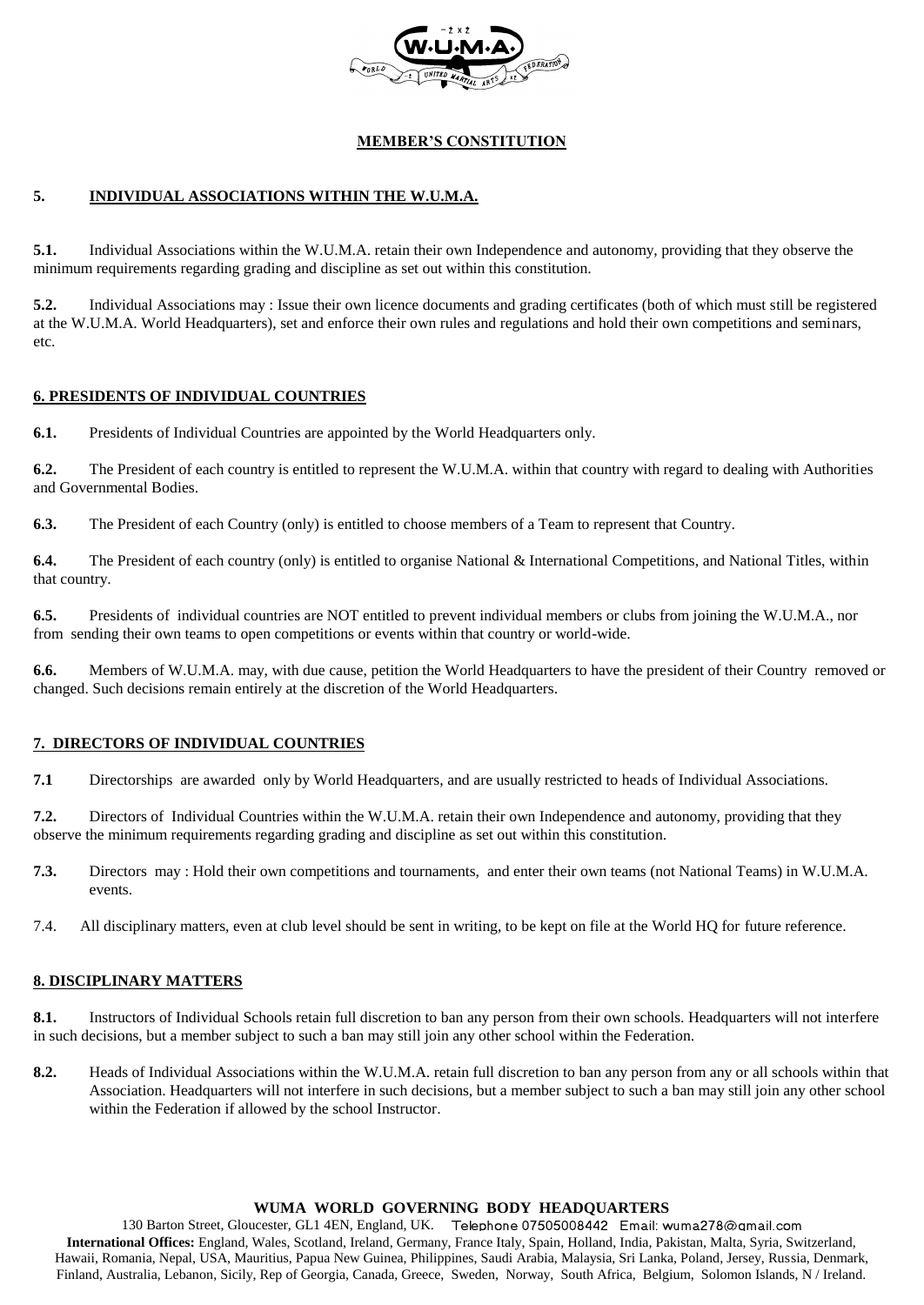

**8.3.** Headquarters retains full discretion to ban any Person from ALL schools within the Federation, and to cancel their membership of the Federation. Persons subject to such a ban may not train in ANY school belonging to or affiliated to the W.U.M.A. Federation.

**8.4.** Schools which accept persons banned from the Federation as students may, after warning, themselves be banned from the Federation.

**8.5.** Individual Instructors or Heads of Individual Organisations or Presidents of Individual Countries may apply to Headquarters to have any Student, Instructor or School under their sphere of influence banned from the Federation. This decision will be made entirely at the discretion of Headquarters, and both sides will be given the opportunity to have their cases heard.

**8.6.** Individuals or Schools belonging to Individual Associations within the W.U.M.A. that are expelled from, or choose to leave, the said Association may still register independently within the Federation unless the Head of the Association requests that they be banned from the Federation and such request is granted, as per Rule 7.5. above.

## **9. EVENTS** (TOURNAMENTS, SEMINARS, COURSES, DEMONSTRATIONS, ETC)

**9.1.** All W.U.M.A. sanctioned Tournaments must use the United Tournament Rulebook (UTR) supplied by the World Headquarters. The Safety Requirements of the U.T.R. MUST be adhered to.

**9.2.** It is the responsibility of the organiser of any event to ENSURE that it is covered by adequate Insurance.

**9.3.** All events MUST be sanctioned by World Headquarters in writing.

**9.4.** All event paperwork must be obtained from Headquarters, in order to ensure that it complies with insurance requirements. This will be free of charge.

**9.5.** Continental and World Titles may only be organised by arrangement with the World Headquarters.

**9.6.** World Headquarters must be given full results of ALL W.U.M.A. competitions world-wide.

**9.7.** All trophies, medals, title belts and certificates must be acquired through W.U.M.A. HQ unless prior arrangements are made with Headquarters in writing.

## **10. ELIGIBILITY FOR MEMBERSHIP**

- **10.1.** Any student of any Style or Tradition of Martial Arts may join as an Individual Member.
- **10.2.** Any School with a recognised instructor may join all members.

**10.3.** Any Instructor may apply for a Teachers Certificate, provided that they meet the minimum requirements.

**10.4.** Any person joining the Federation must provide evidence of the Rank or Grade that they are claiming, in the form of a certificate from a recognised instructor of a recognised School, Association or Style (which does not necessarily have to be a member of, or associated with the W.U.M.A.) Headquarters retains full discretion on whether to accept such rankings.

**10.5.** Any person claiming a rank or grade from a style, instructor or association that is not recognised by Headquarters may apply to be re-graded into that degree or rank. Headquarters retains full discretion to approve or deny such application, and to decide the composition of the grading panel.

**10.6.** Membership may be terminated at any time by giving written notice to World Headquarters. Termination becomes effective immediately, and all privileges of membership, especially insurance, are cancelled.

#### **WUMA WORLD GOVERNING BODY HEADQUARTERS**